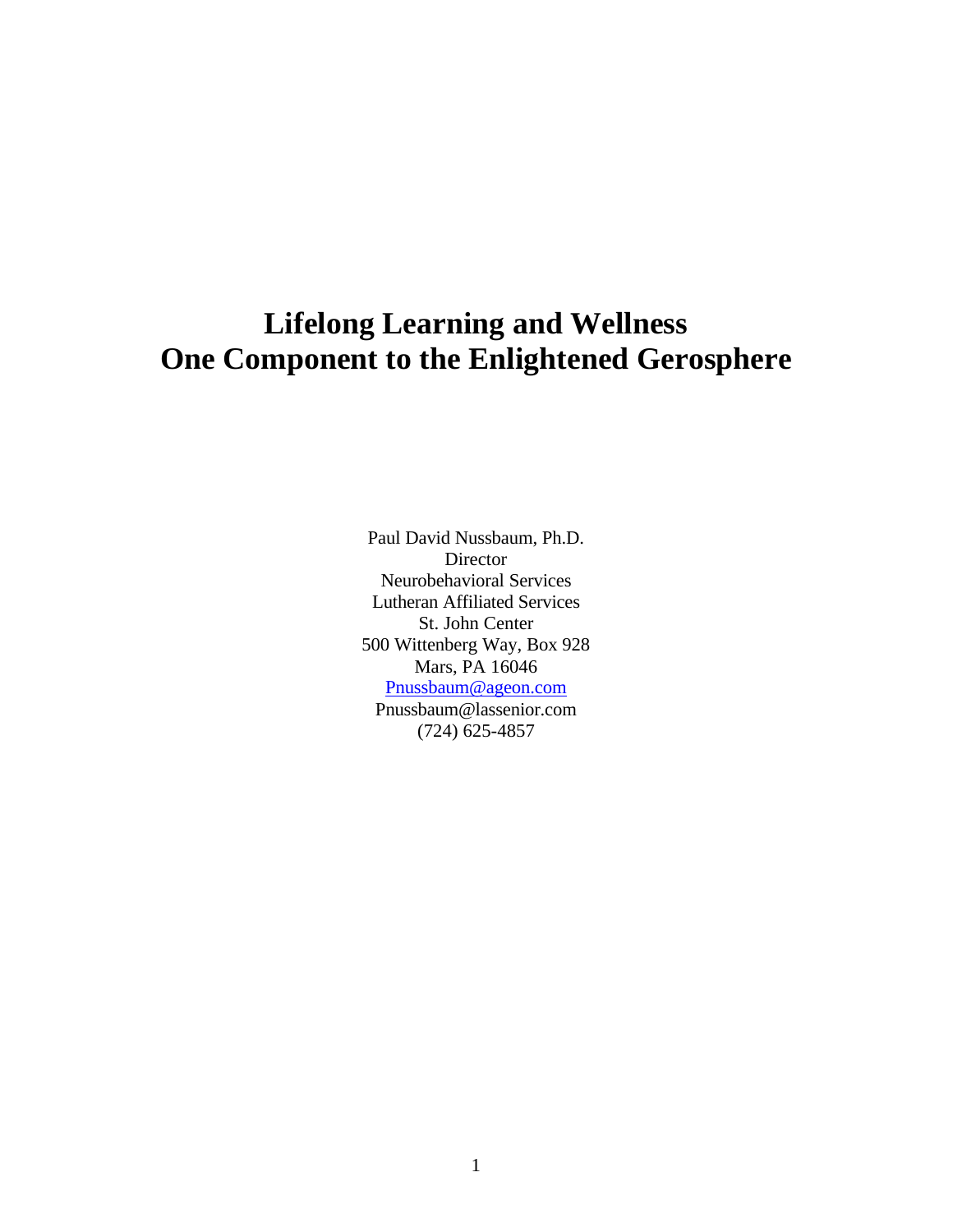# **Lifelong Learning and Wellness**

## *Aging in America: A National Dilemma*

The United States is experiencing a demographic revolution of unprecedented proportion. Today, approximately 34 million Americans (12% of the population) are age 65 or older. This number will increase to 70 million (20% of the population) by the year 2030. Further, by 2030, one third of Americans will be over the age of 55, and the number of those living beyond age 85 will increase from 3 million to 16 million. These numbers not only reflect a demographic shift in America, but they also underscore aging as a priority issue for America in the  $21<sup>st</sup>$  century!

Today, the United States has an extremely primitive understanding of aging. Our country maintains a negative perception about getting older, one that reflects a genuine misunderstanding of the facts regarding aging. For example, our entire social and legislative policy is based on an invalid age-threshold of 65. Clearly, we need to increase this age-threshold to reflect more accurately the expected lifespan of Americans. Most people are not aware that age 65 was employed for social benefits by Chancellor Bismarck in Germany over 100 years ago. Americans believe that advanced age leads to poverty, illness, Alzheimer's disease, nursing home placement, depression, and loneliness. These entrenched perceptions exist despite facts that nearly 70% of older adults (those living beyond 65) are independent, financially stable, happy, healthy, and productive. Further, the vast majority of older Americans do not have Alzheimer's and do not live in nursing homes.

# *A Need for Enlightened Change*

As I have traveled the country speaking on the issue of  $\triangle$ ging in  $21<sup>st</sup>$  Century America, I have articulated aloud the need for an *intellectual enema for the United States*, one that will flush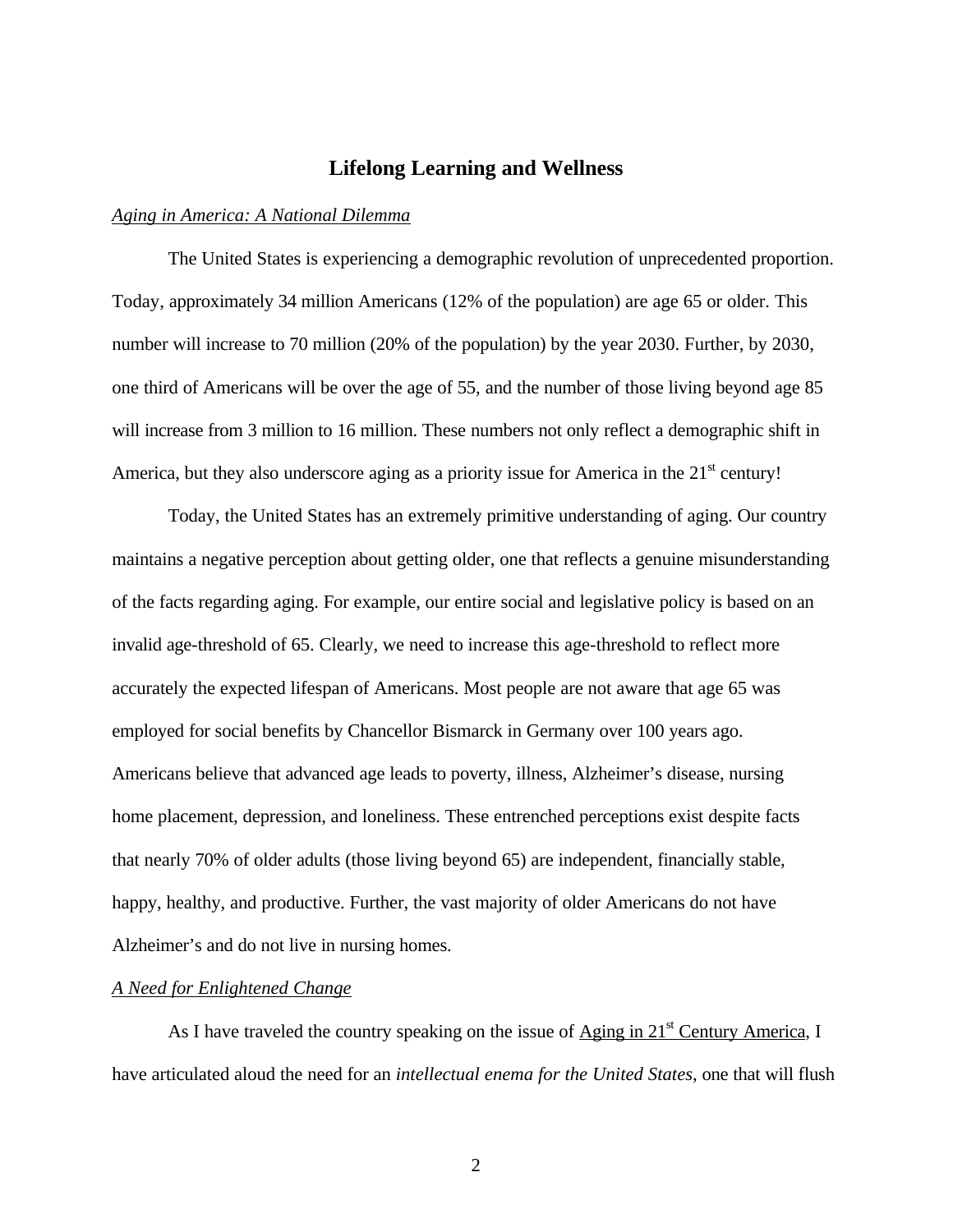our antiquated notions about getting older and instill the positive and productive truth that is aging in our great country! My vision for America is the creation of an Enlightened Gerosphere, a society that is both stimulating to the older adult and can be stimulated by the older adult. The Gerosphere begins by simply understanding what an older American wants. My years of listening to older adults has taught me that independence, family, love, faith in God, financial stability, health, mobility, and role/purpose are some of their needs. Rarely, have I heard older adults express a desire for more medication, longer needles, or an "all-inclusive stay" at the local hospital!

The Enlightened Gerosphere is a society that promotes independence by bridging the older adult to their expressed needs. As such, social entities such as religion, education, business, media, politics, health care, and advanced technologies become critically important and in need of integration. Presently, we approach health solely from the medical model, itself a negative and diseased-based entity. We need to begin thinking and applying existing knowledge about religion, business, education, transportation, and housing as vehicles for health and wellness across the lifespan. Media and politicians can benefit society by telling the facts about aging and by production of more enlightened legislation.

Imagine an America where health insurance companies paid for attendance at church or synagogue, enrollment in higher education, residence within technologically advanced homes (*smart homes*) which can relay health information directly to the primary care physician, and even sustained employment. This approach to wellness stands in sharp contrast to the current model that incentivizes annual, invasive procedures such as a pap smear. While these ideas may render a humorous response, we must remember that the total dollar allocation for health care in this country is approximately one trillion dollars, and that one third (33%), or 300 billion dollars,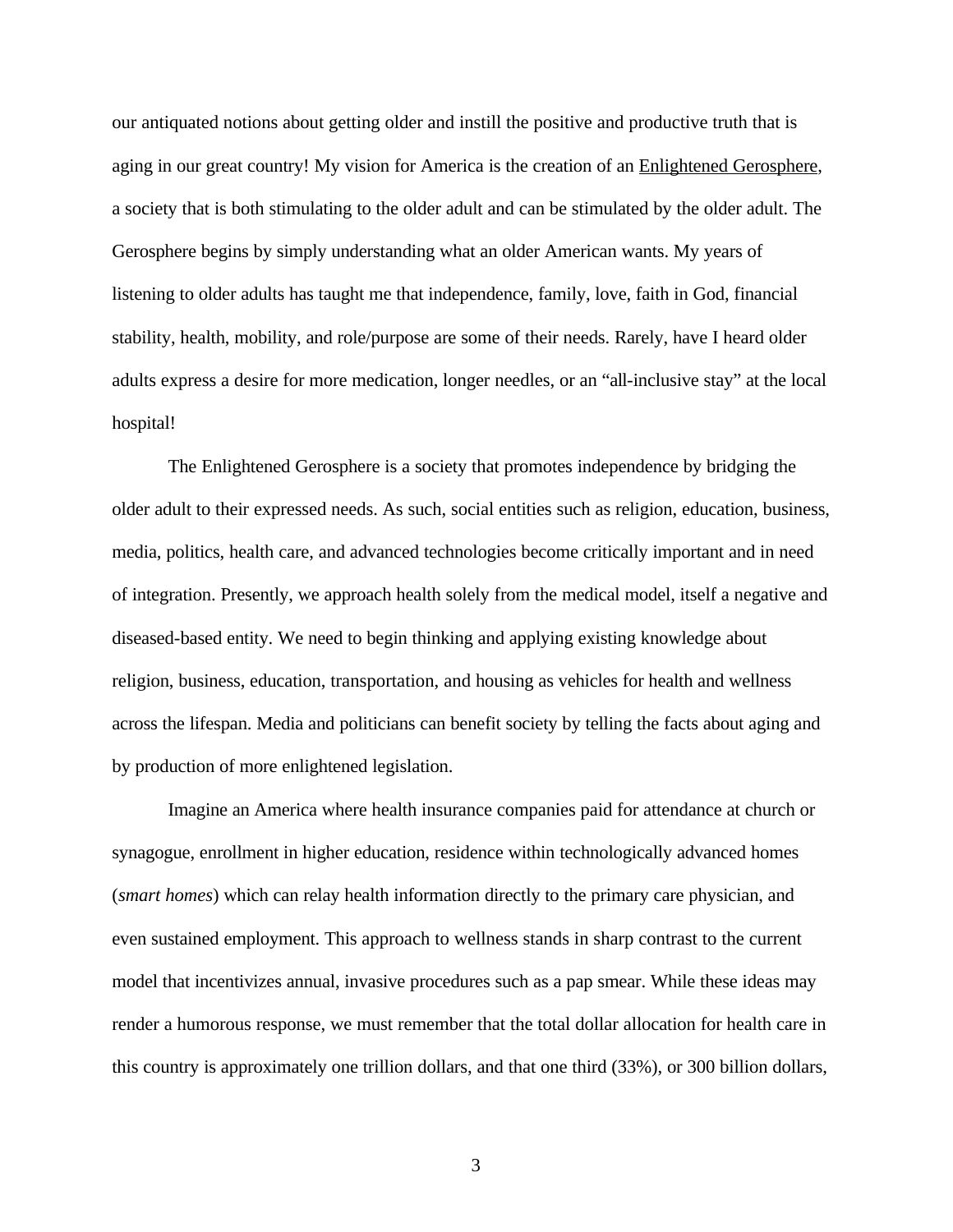of that total cost is for services delivered to the older adult. Despite this, Medicare and Medicaid are financially unstable. Imagine running a business in which you invest 300 billion dollars and yet the business is bankrupt! Perhaps we are not approaching the care of older Americans in a proper manner!

Older Americans do not need high technology medicine, should not be treated in acute care centers as they suffer chronic illness, should not be forced to choose a nursing home, and should not be forced to retire or withdraw from a personal role and purpose. Instead, older Americans should have access to geriatricians who are afforded the same status of primary care physician as are pediatricians, should have access to a chronic care system, should be afforded multiple long term care options which do not include institutionalization and consequent family/financial death. Further, older Americans should be incentivized (financially) to remain well by promoting the social/human factors of health listed above.

I have championed the need to end the existence of nursing homes in the United States as I believe they represent the neglect of a great country to care for a vulnerable and needy segment of our population. Nursing and other services can be delivered without the cement walls of an institution. Nursing homes were built post-World War II and represented a warehousing model of care. Think about where nursing homes are located and you can understand the resulting removal of individuals from the vitality of life. My beliefs have nothing to do with the quality care and hard work that occurs every day in most of our nursing homes. In contrast, the United States must awaken to the fact that nearly one third of Americans would rather die than enter a nursing home, and the market has demonstrated consistently that potential employees seek work elsewhere—human beings do not want to live or work in nursing homes!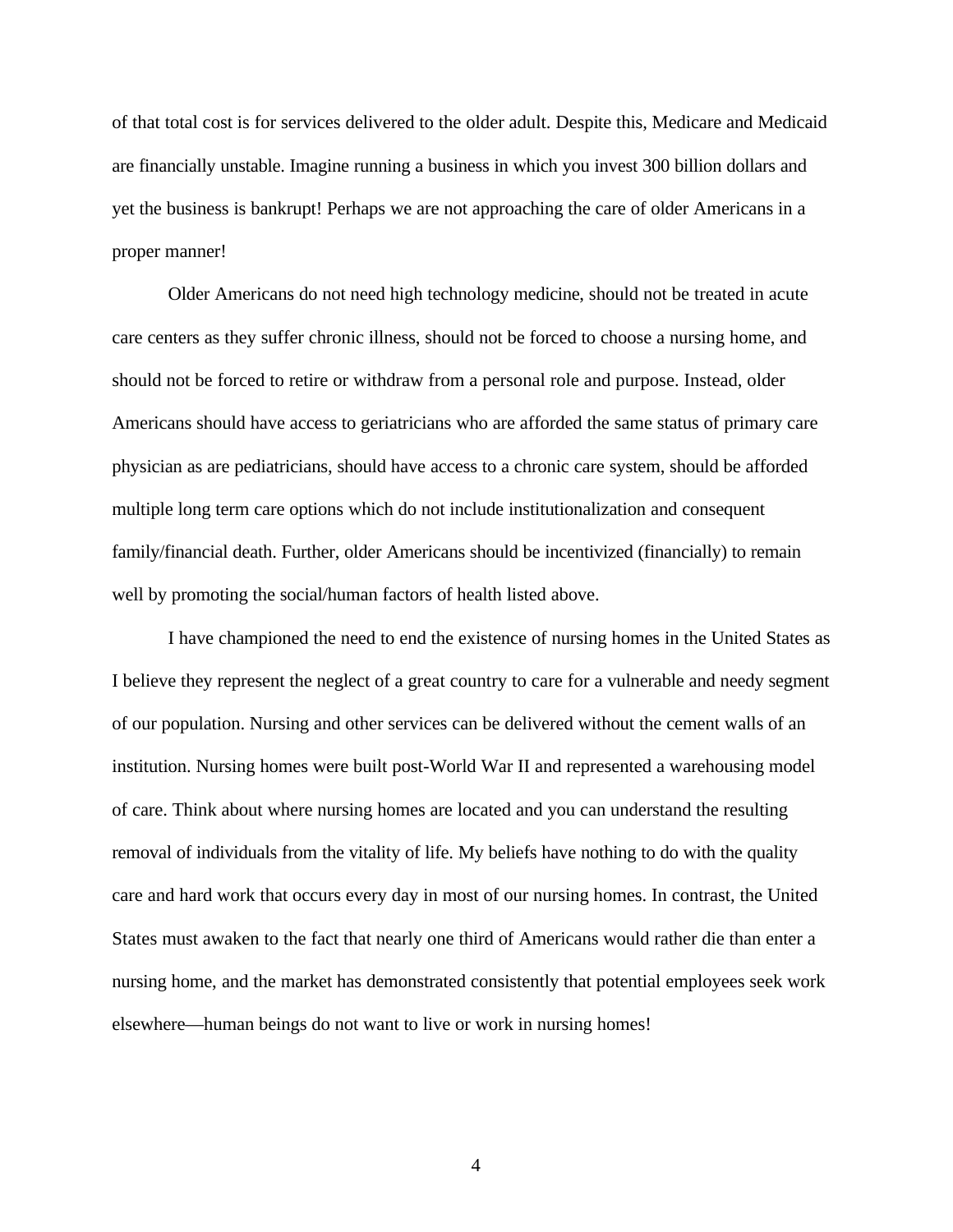Despite my passionate beliefs, I am often reminded that we have nursing homes and must deal with them. As such, imagine existing nursing homes being retrofitted with exercise rooms, clothing outlets, McDonald's, Toys-r-Us, a night club, banks, chapels, education classrooms, etc. Life must be re-integrated for residents of nursing homes. A McDonald's restaurant would encourage the resident's grandchildren to visit more regularly and make the visit easier emotionally. This is important as we have no intervention that approximates the benefit of childolder adult interaction (even an interaction of unrelated individuals). Promoting a *town atmosphere* within the institutions that house the vulnerable elderly may reduce health care utilization (cost), reduce the rate of decline and isolation, reduce depression, and increase general markers of quality of life. It also represents a real example of social integration of existing (but fragmented) resources that can spawn an Enlightened Gerosphere, even in a nursing home.

The vision of an Enlightened Gerosphere is a major area of personal interest for me and one that I believe is proper for an aging America. The remainder of this article will focus on one segment of the Gerosphere, education.

## *Education and Health*

There is no question that education is an important part of American society. Traditionally, Americans view education as a means to improve personal marketability and employability. We define education as kindergarten through high school and perhaps college. The minority of Americans take advantage of what is thought to be the most advanced higher education system in the world. For most individuals enrolled in higher education, their purpose is to master a domain of knowledge and to fulfill requirements for a specific trade (e.g., medicine). An altruistic perspective suggests that learning facilitates an improvement of oneself without any specific job-related outcome.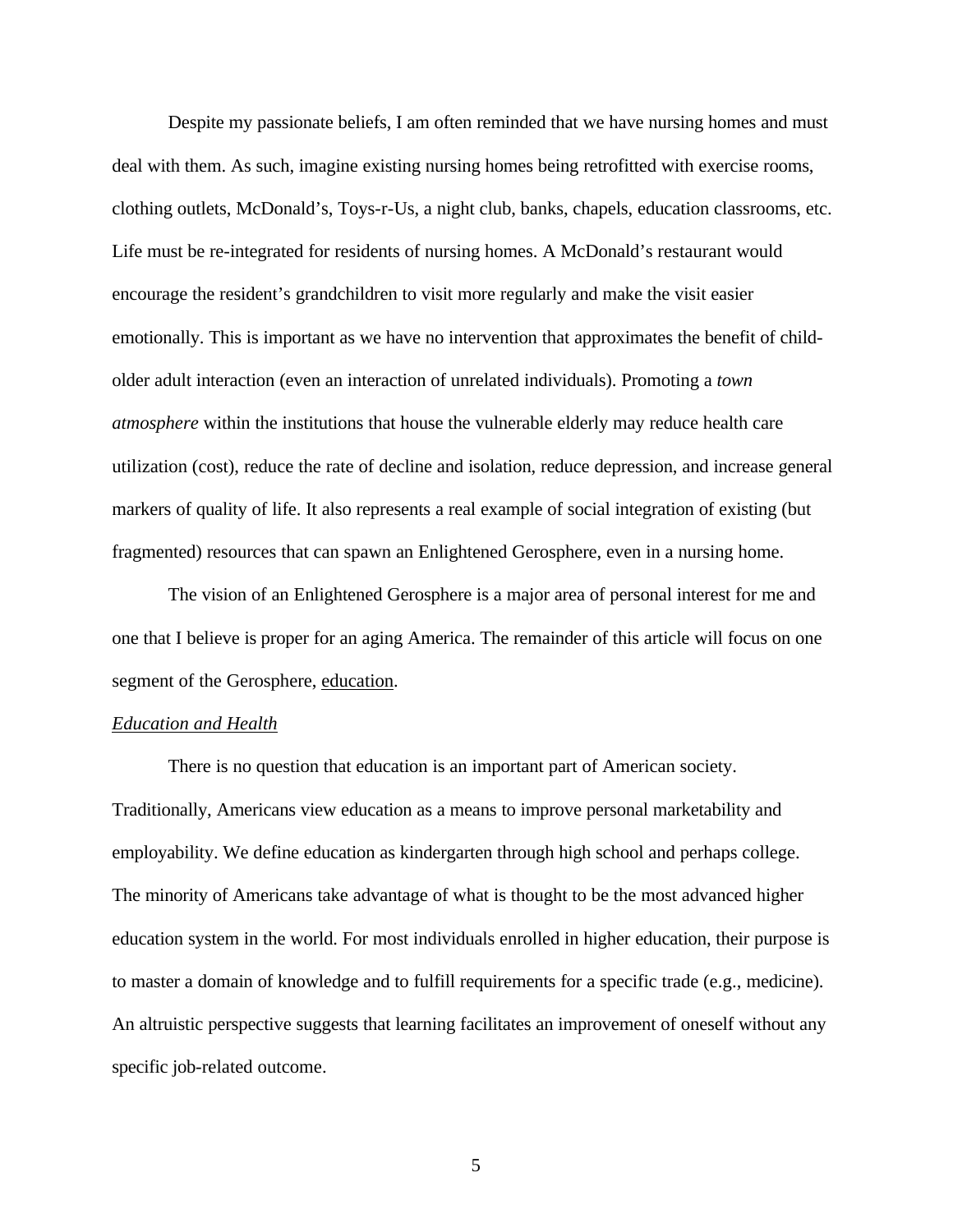Recently, I began to think about education as it relates to health and wellbeing across the lifespan. It is well known that advanced education relates to better, higher paying jobs, better socioeconomic status, better health care access, and healthier living environments. Each of these factors correlates to overall health, yet most Americans probably attend more to the financial outcome of advanced education rather than health outcome. However, *there is emerging evidence that suggests education and learning across the lifespan makes an important contribution to brain wellness and may serve to slow and even prevent neurodegenerative disorders in late life*.

Interestingly, science has demonstrated that rodents placed in a healthy environment not only have larger brains relative to rodents in isolation, but spawn new neurons (brain cells), particularly in the learning and memory region of the brain known as the hippocampus. While this information is exciting and potentially revolutionary for human beings, the findings have not been replicated to humans. Indeed, mainstream neuroscience maintains that the human brain loses neurons with advancing age, the human brain cannot replace damaged or dead neurons, and that mental and behavioral functions decline at different ages across the lifespan.

Fortunately, researchers interested in neurodegenerative disorders such as Alzheimer's disease (AD) which affects four million Americans, and costs the country 100 billion dollars annually in direct care and 30 billion dollars in indirect care related to caregiver illness, have underscored the importance of education as a potential preventative factor against AD. Multiple studies have demonstrated a reduced risk of AD for those with advanced education. The neurobiological explanation of this has been labeled *Reserve Theory*. Essentially, information which is learned must be processed by our brains, itself a physiological event. Such learning promotes development of new neurons and neural pathways. The theory advances that with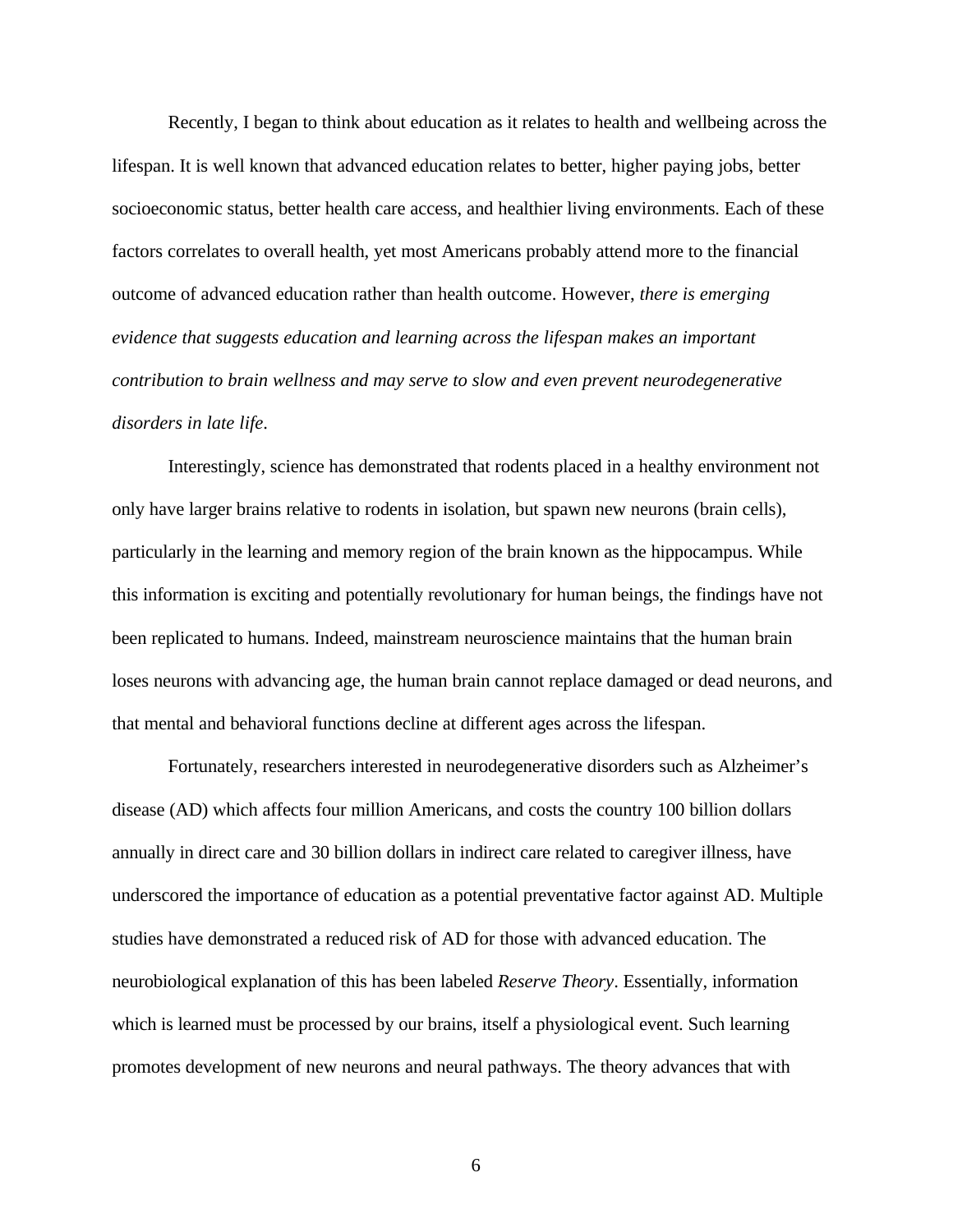increased cell density and cell volume, a progressive disease such as AD will not impact the brain or will impact the brain at a later age because the disease will have to destroy a greater number of cells to manifest clinically. The increased volume of cells in the brain provide a reserve to fight off invading diseases such as AD. Interestingly, the Reserve Theory has been advanced for other etiologies of dementia besides AD.

#### *Nuns and Veterans*

Two major studies provide additional evidence for framing education as preventative health. The first involves the well known longitudinal investigation of nuns with the major finding being that nuns suffer AD significantly less than same aged women who are not nuns. Provided we can reasonably establish that marriage does not cause AD, there must be an explanation for this finding. The author of this research points out that nuns remain involved in cognitively complex activities across the lifespan and do not withdraw mentally with age. Such maintained cognitive exercise is consistent with the Reserve Theory and offers a strong explanation for reduced AD.

Related to the nun research findings above is an interesting study in which the diaries of nuns, written around the age of 22 and prior to their vows, were analyzed and rated for grammatical complexity and idea density. Nuns who had diaries rated with higher idea density suffered AD significantly less than nuns with low idea density ratings. Idea density correlated significantly with classic markers of AD at autopsy suggesting that language development early in life may be a predictor or risk factor for development of AD.

A second study provides additional evidence for potential of early predictors of later developing neurodegenerative disorders. This study analyzed, retrospectively, the intelligence test scores of older veterans prior to their enlistment. Hence, information pertaining to the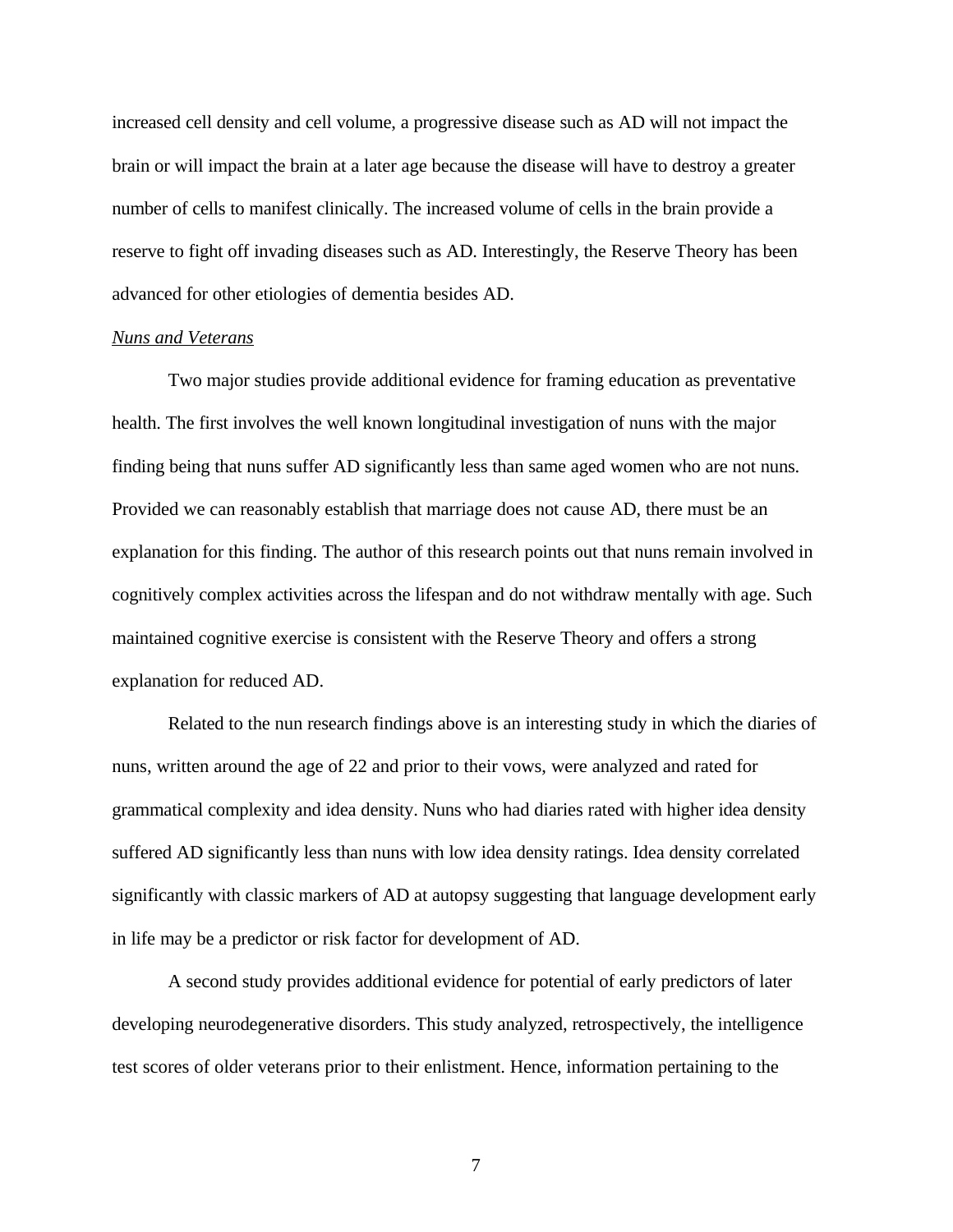intelligence scores of older veterans was obtained when they were young men. Those veterans who developed AD had significantly lower intelligence scores when they were young men than did veterans without AD. This finding, together with the nun research suggests overall early intelligence and language development are useful predictive variables with regard to risk of late life neurodegenerative disorders such as AD.

### *The Earth is Actually Round*

We can imagine the feelings of awe and excitement when we learned that the earth is actually round, not flat as was believed for so many years. Recent neuroscience research has brought us again to a potential moment of awe and excitement. Earlier in this article it was noted that the brain does not regenerate; if a brain cell dies it does not regenerate or get replaced. This is a hard and fixed rule of our understanding of human brain. It is important because it presumes that we are born with a certain fixed and limited potential which declines with advancing age and related brain cell loss. (It is hard to believe that something as miraculous as the brain cannot fix itself while a simple paper cut of the finger heals in a matter of hours or days!).

New research published in 1999 has generated the potential for an entire new mindset regarding brain development and plasticity (ability to recover from damage). The first major finding is that the human hippocampus may actually have the capacity to regenerate and develop new cells. This is important because the hippocampus is the primary area responsible for new learning and because it is the precise area that grows in rodents when exposed to a stimulating environment. A second major area of research has demonstrated that brain cells may be able to alter their function, a notion that counters our prevailing ideas. It is believed that cells maintain a certain role predetermined at birth and genetically coded in the stem of each cell. It is further believed that the role of each cell cannot be altered from its code. This new research has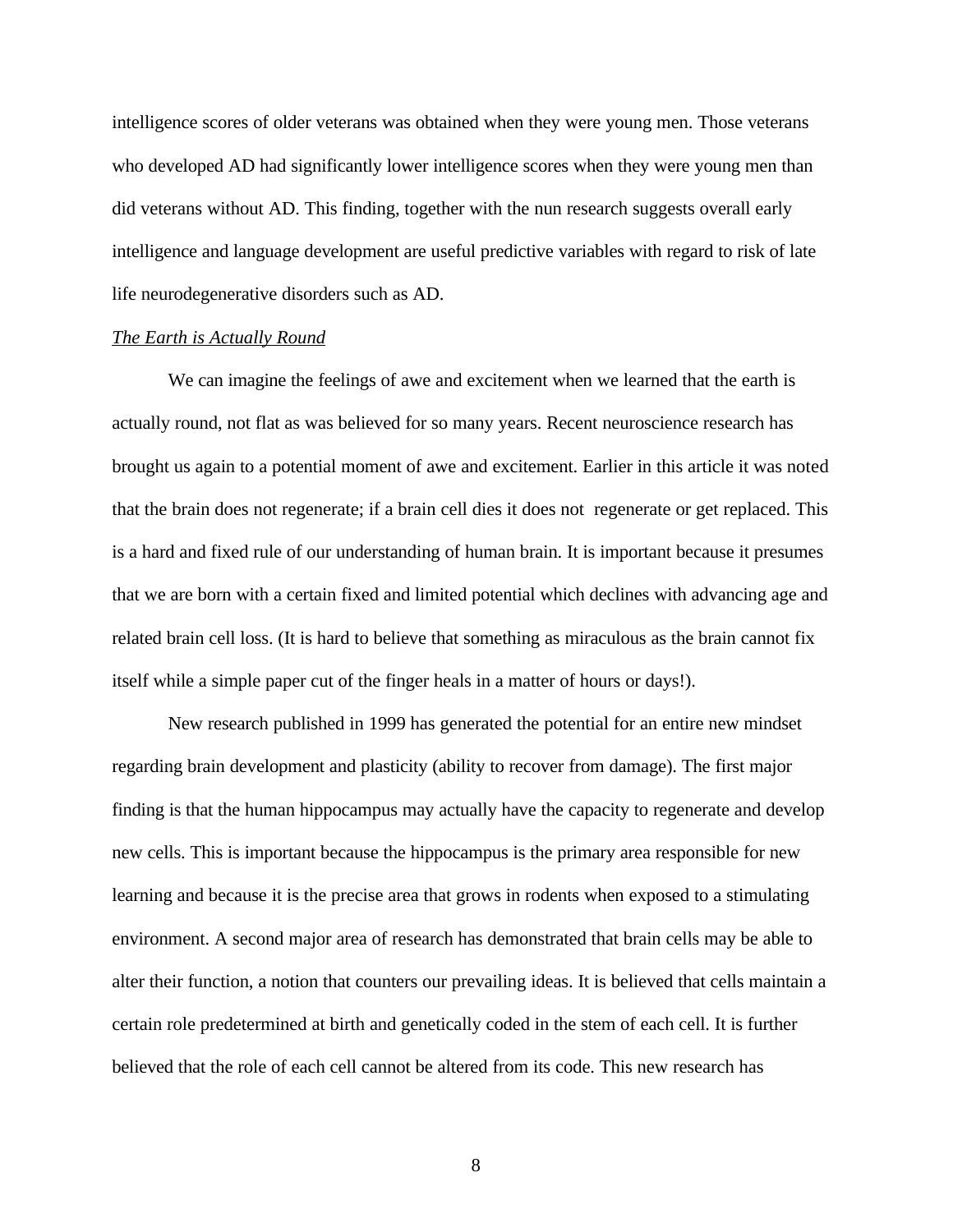demonstrated that brain cells may actually be able to make blood (i.e., carry out the function of a blood cell). If this is true, the fixed role idea, genetically predetermined, is flawed, and the potential for greater brain cell flexibility is viable. This is important because it raises the potential for cell transplantation and cell replacement in regions where the brain has been damaged.

Theses two major areas of research open the universe to new opportunities and understanding of brain function and brain plasticity across the lifespan. The theory that brain development and potential stops at a certain age would be wrong. Instead, brain function and capacity may be unlimited and affected only by level of mental stimulation in the environment, not age. Further, brain damage may be correctable and not permanent as we now believe. As such, these findings, if replicated, are no less significant than finding out our earth is round! *Education and Wellness for the 21st Century*

These interesting findings are more than academic and with proper application can help to stimulate the type of necessary radical change in our approach to aging and health necessary for an age-enlightened society in the  $21<sup>st</sup>$  century. I offer the following points to advance education and lifelong learning as a primary method of wellness and prevention of illness.

- 1. Begin to think of education and learning as a method for health, no different than exercise or nutrition. For the new millennium, learning and information (mental exercise) is the conduit to brain wellness as physical exercise is for cardiac health.
- 2. Our educational system should accentuate curriculum that enhances language and verbal skills. Language is highly correlated with overall intelligence, and as we learned from the veteran's study, increasing one's IQ early in life may help to prevent late life neurodegeneration. Language itself may have a prominent role in health and wellness. It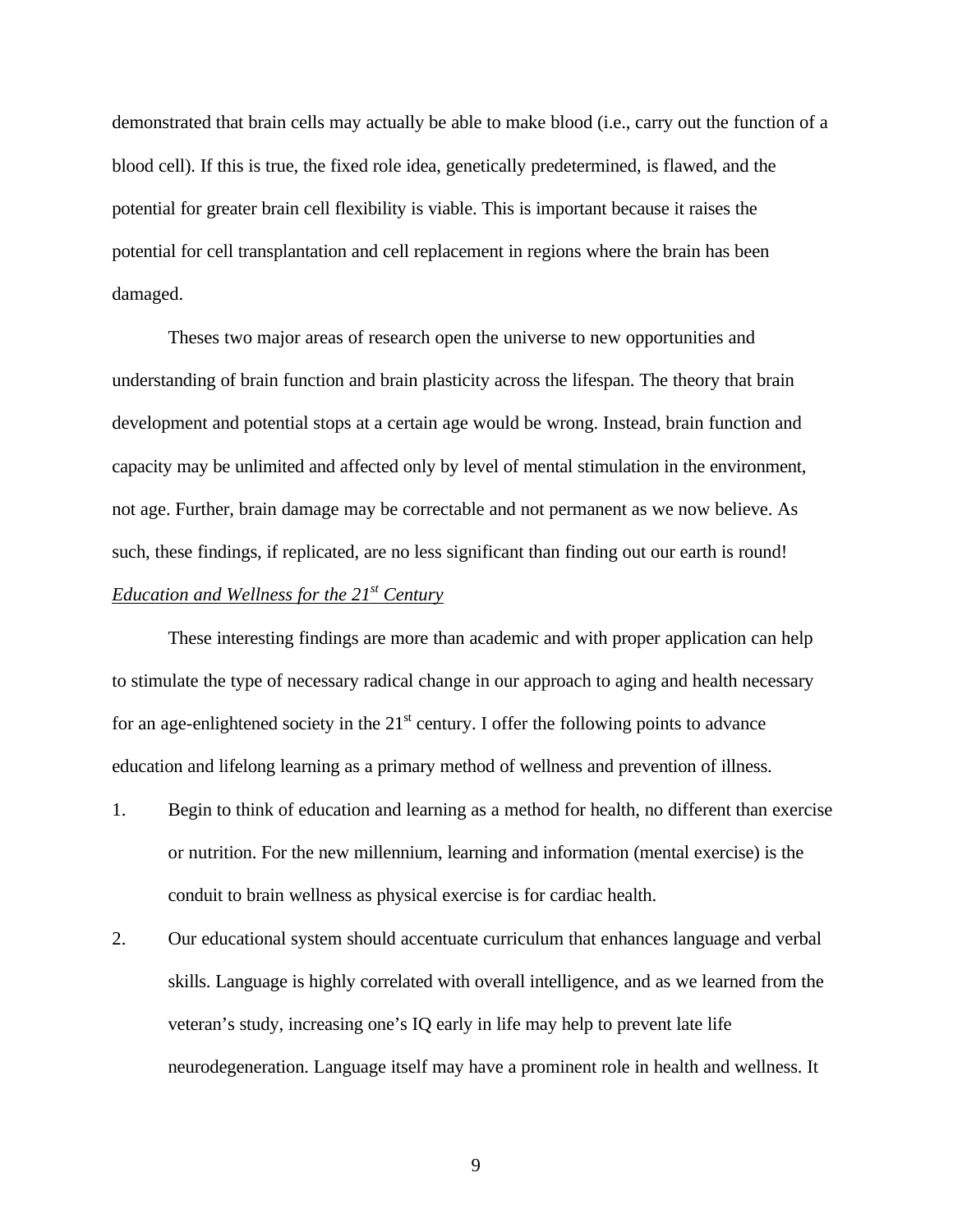is of interest to note that research indicates AD to be more prevalent in the United States than in Europe. This is significant because the United States is the only country in the world with one language.

- 3. Learning must be considered a continuous process and not a fixed stage. Continuous lifelong learning must be reinforced from embryonic development to the latter stages of life.
- 4. Early communication, verbally and nonverbally, between mother/father and developing child in the womb is important as it may lay the foundation for human interaction and foster a stimulating environment.
- 5. Environments for our children must be stimulating, challenging, and nurturing. This is the case for the home and for day care centers across the country. Brain development in childhood is tremendous, and there is relatively little a child's brain cannot ascertain. These early experiences help to prepare the brain for new learning on more complex levels with advancing age. Our preparation to maximize intelligence and brain capacity is a health care issue.
- 6. Our educational system must be seen as a place to maximize lifelong health, not simply a time-limited place for completing a diploma. The 12 year (9 month) school experience might not be appropriate if we view the school as a wellness center. Adults and older adults must remain connected to the educational system of our country. New learning and development of new skills translates into brain development and brain health. The educational system can be the vehicle to express the reserve theory discussed above.
- 7. Our health insurance companies need to re-think how the money is spent for maintaining health. I would argue that education and measurable learning across the lifespan should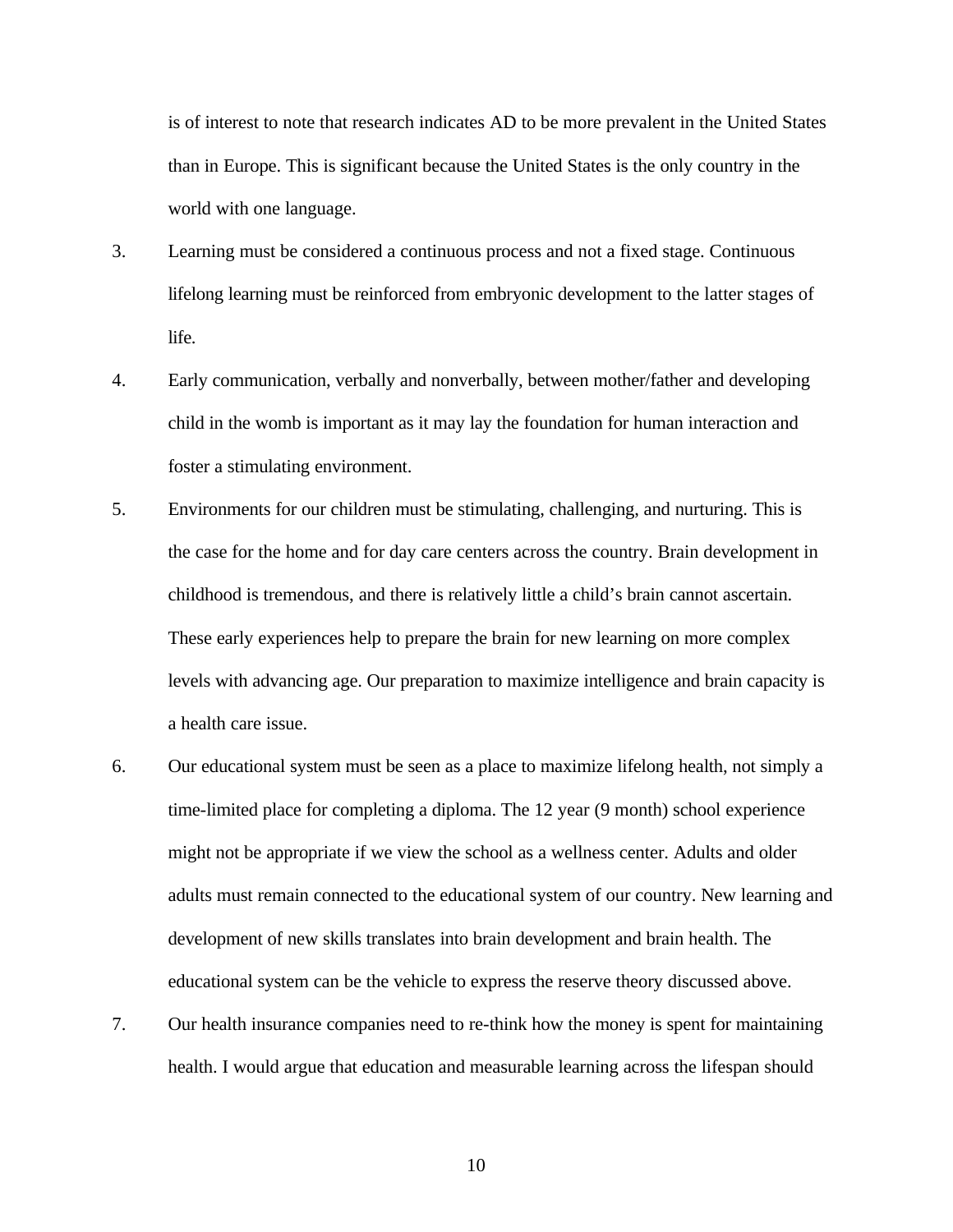be incentivized financially in the same way that an exercise routine is. Imagine your health insurance provider paying for your education with the purpose of preventing a progressive disorder late in life which may cost three times as much. It is significant to note that more older Americans are returning to college than ever before!

- 8. Curriculum on aging should be incorporated in all school systems across the country. As aging is a national issue, we must begin teaching our children how to age successfully. Topics such as financial planning, nutrition, education, and occupation can be presented as important factors to a long and healthy life. Teachers may even be recruited from older persons who are now aging successfully as research indicates that children like to have older adults in the classroom.
- 9. Our school systems must begin to think beyond education and redefine their missions as health providers. A school building can literally become the wellness center for the 21<sup>st</sup> century with a focus on learning, mental stimulation, and brain health. It likely has as much to offer in maintaining health and preventing illness across the lifespan as any primary care physician's office.
- 10. Consumers of health services must demand more than our current options for wellness. We must encourage health insurance payors to recognize the importance of education, religion, role and purpose, housing, and transportation to our health. Payment for such social needs will demonstrate a commitment to real wellness. We can measure the impact of such an approach to health and wellness and determine the economic and quality of life outcomes compared to what we have now. I welcome that challenge and opportunity. It provides one road to an enlightened society!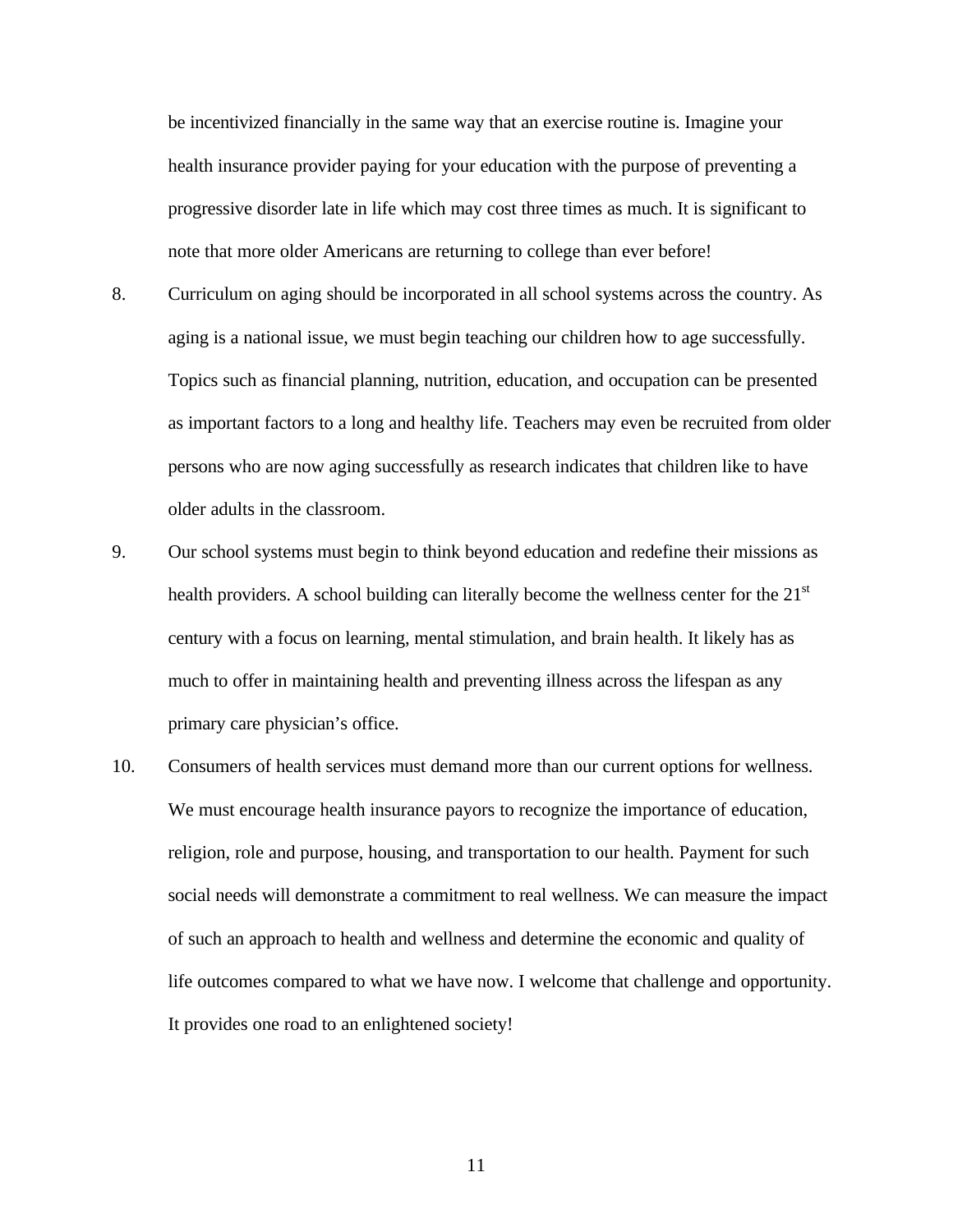#### **Bibliography**

Albert, M. (1995). How does education affect cognitive function? Ann Epid, 76-78.

- Bassuk, S. S. et al. (1999). Social disengagement and incident cognitive decline in community dwelling elderly persons. Annals of Internal Medicine, 131, 165-173.
- Beylin, G. E. et. al. (1999). Learning enhances adult neurogenesis in the hippocampal formation. Nature Neuroscience, 2, 203-205.
- Binder, E. F. et al (1996). Effects of endurance exercise and hormone replacement therapy on serum lipids in older women. JAGS, 44, 231-236.
- Bjornson, C. R. R., et al. (1999). Turning brain into blood: A hematopoietic fate adopted by adult neural stem cells in vivo. Science, 283, 534-537.
- Christensen, H. et al (1993). The association between mental, social, and physical activity and cognitive performance in young and old subjects. Age, Ageing, 22, 175-182.
- Cobb, J. L. et al (1995). The effect of education on the incidence of dementia and AD in the Framingham study. Neurology, 45, 1707-1712.
- Eriksson, P., Perfillieva, E., et al (1998). Neurogenesis in the adult human hippocampus. Nature Medicine, 4 1313-1317.
- Eriksson, et al. (1998). Neurogenesis in the adult human hippocampus. Nature Medicine, 4, 1313-1316.
- Evans et al (1997). Education and other measures of socioeconomic status and risk of incident AD in a defined population of older persons. Arch Neurol, 54, 1399-1405
- Fielding, R. A. (1996). Effects of exercise training in the elderly: impact of progressive resistance training on skeletal muscle and whole body protein metabolism. Proceedings of the Nutrition Society, 54, 665-675.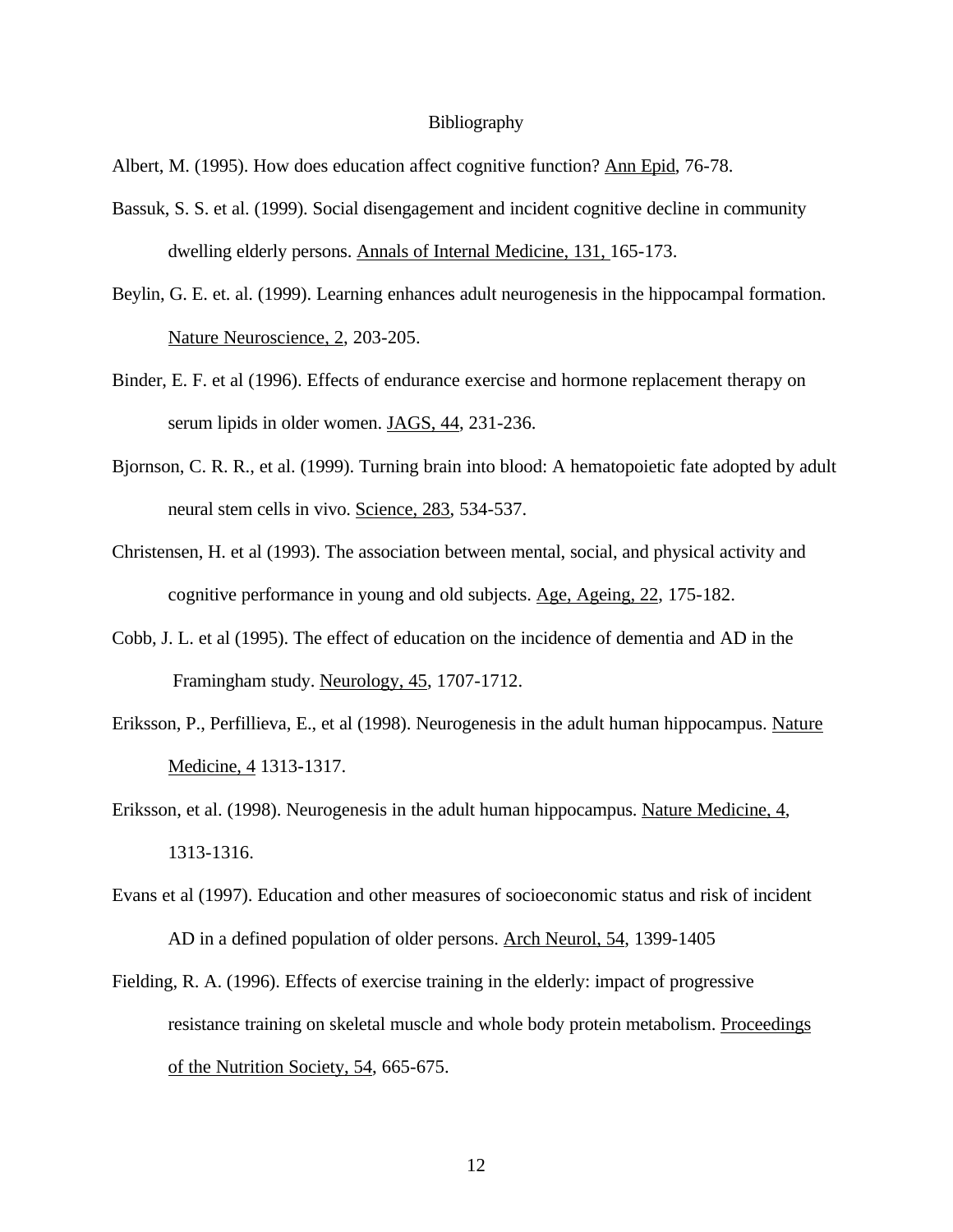- Fisher, B. J. (1995). Successful aging, life satisfaction, and generativity in later life. International J. Aging and Human Develop, 41, 239-250.
- Greenough, W. T., et al. (1999). New neurons in old brains: learning to survive? Nature Neurosciences, 2, 260-265.

Kotulak, R. (1997). Inside the brain. : Kansas City: Andrews Mcmeel Publishing.

- MacRae, P. G. (1987). Endurance training effects on D2 dopamine receptor and striatal dopamine metabolism in presenescent older rats. Psychopharmocology, 92, 236-240.
- Martin, P. (1996). Social and psychological resources in the oldest old. Experimental Aging Research, 22, 121-139.
- Moceri, V. M., Kukull, W. A., Emanuel, I., Van Belle, G., & Larson, E. B. (2000). Early-life risk factors and the development of Alzheimer's disease. Neurology, 54, 415-421.
- Moore, M. (1999). Turning brain into blood-clinical applications of stem cell research in neurobiology and hematology. The New England Journal of Medicine, 341, 605-607.
- Nathanielsz, P. W. (1999). Life in the womb: the origin of health and disease. New York: Promethean Press.
- Neeper, S. A. (1995). Exercise and brain neurotrophins. Nature, 373, 109.
- Nussbaum, P. D. (1997). Handbook of neuropsychology and aging. New York: Plenum Press.

Perls, T. T. (1995). The oldest old. Scientific American, 70-75.

- Plassman, B. L. et al (1995). Intelligence and education as predictors of cognitive state in late life. Neurology, 45, 1446-1450.
- Poon, L. W. et al (1992). The influences of cognitive resources on adaptation and old age. Int J Aging Human Dev, 34, 31-46.

Schmand, B. et al (1995). Relation between education and dementia: the role of test bias. J